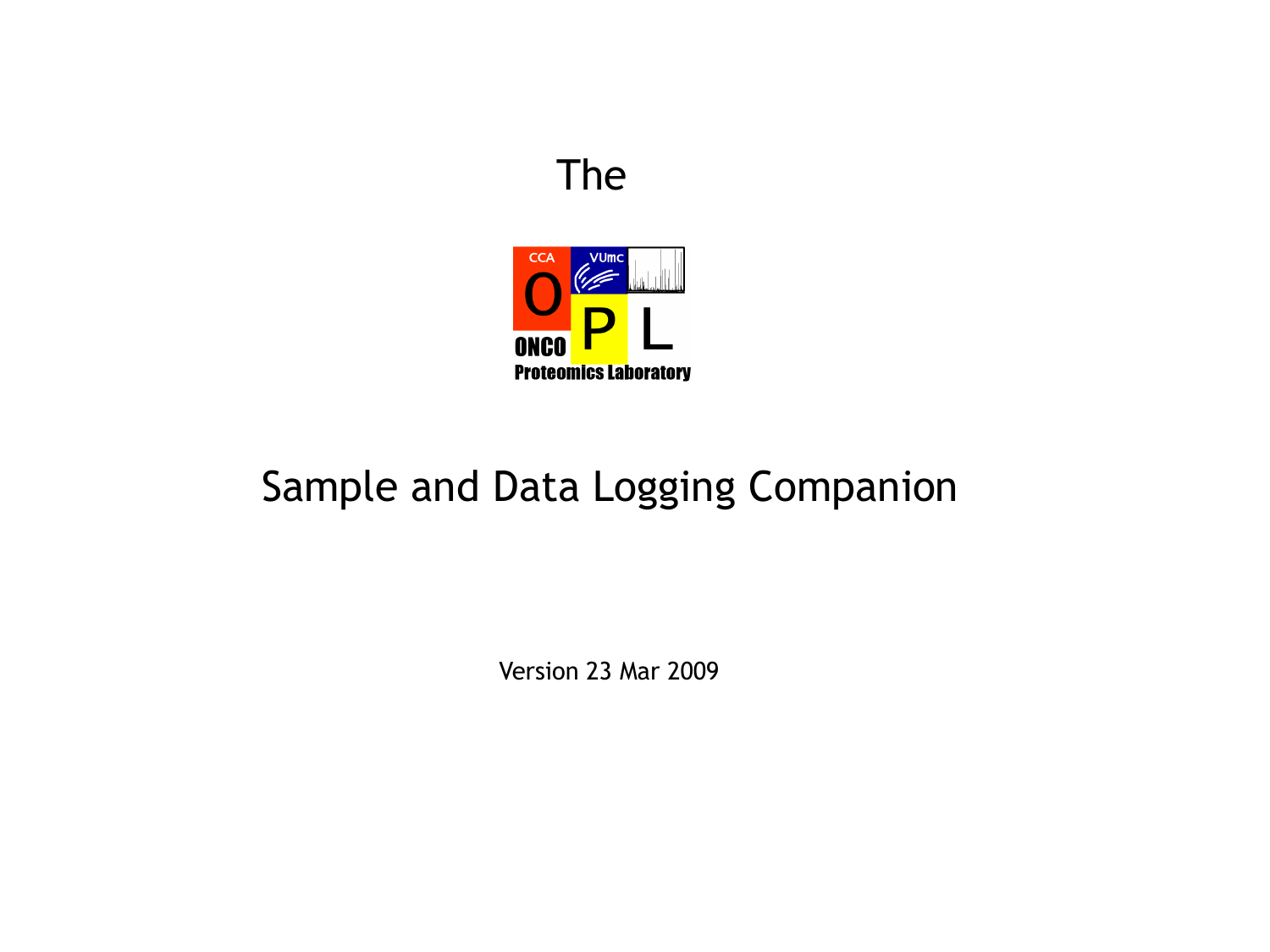## The Central Tenet :

#### **Samples are "Trackable" through their unique label (1)**



- 1. Samples are stored in boxes labelled with **Date**, **OPL Project #,** and **Experimentor's name**.
- 2. Sample tubes/containers are labelled with consecutively numbered stickers (**SAMPLE #**) on the lid.

*Additional labels on the tube/container wall are allowed*

3. The physical storage location of the box with samples is registered in the Lab journal:

**FRIDGE - LAB# - ONC # - shelf/drawer#** or **FREEZER - LAB# - ONC# - drawer#**

 *All non-labelled material will regularly be removed from refridgerators and freezers, and discarded*

4. Samples/Gels to be analysed are detailed in a separate OPL **Sample Submission Sheet (SSS)** named **:**

**SSS - Date (yymmdd) - OPL Project # - Experimentor's Initials.**

*Hardcopies of the SSS and an annotated gel image (if applicable) are included in the Lab Journal*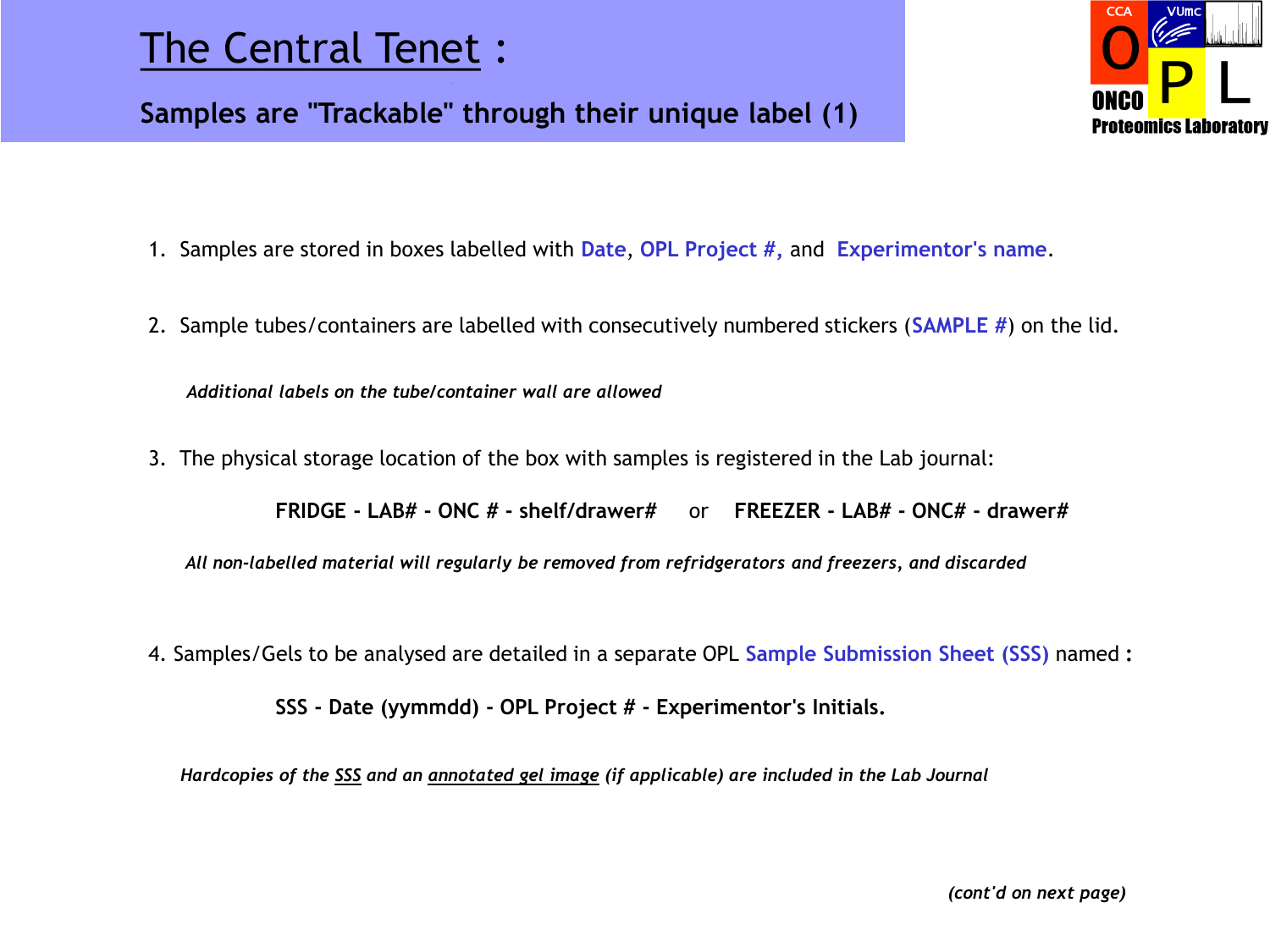## The Central Tenet :

 **Samples are "Trackable" through their unique label (2)**



5. In instruments, samples are referred to by their unique **SAMPLE ID** :

**SAMPLE ID = Date (yymmdd) - OPL Project # - Experimentor's Initials - SAMPLE #**

6. MS data are stored in an **MS DATA Folder** named :

**MS DATA - Date (yymmdd) - OPL Project # - Experimentor's Initials**

- 7. Results of large-scale data processing/analysis are stored in a **MS RESULTS Folder** named : **MS RESULTS - Date (yymmdd) - OPL Project # - Experimentor's Initials**
- 8. Ingenuity Pathway Analyses, if performed, are stored in a web-based **IPA File** named: **IPA - Date (yymmdd) - OPL Project# - Experimentor's Initials**
- 9. A summarising overview of results is presented in a **REPORT** File named:

**REPORT - Date (yymmdd) - OPL Project# - Experimentor's Initials**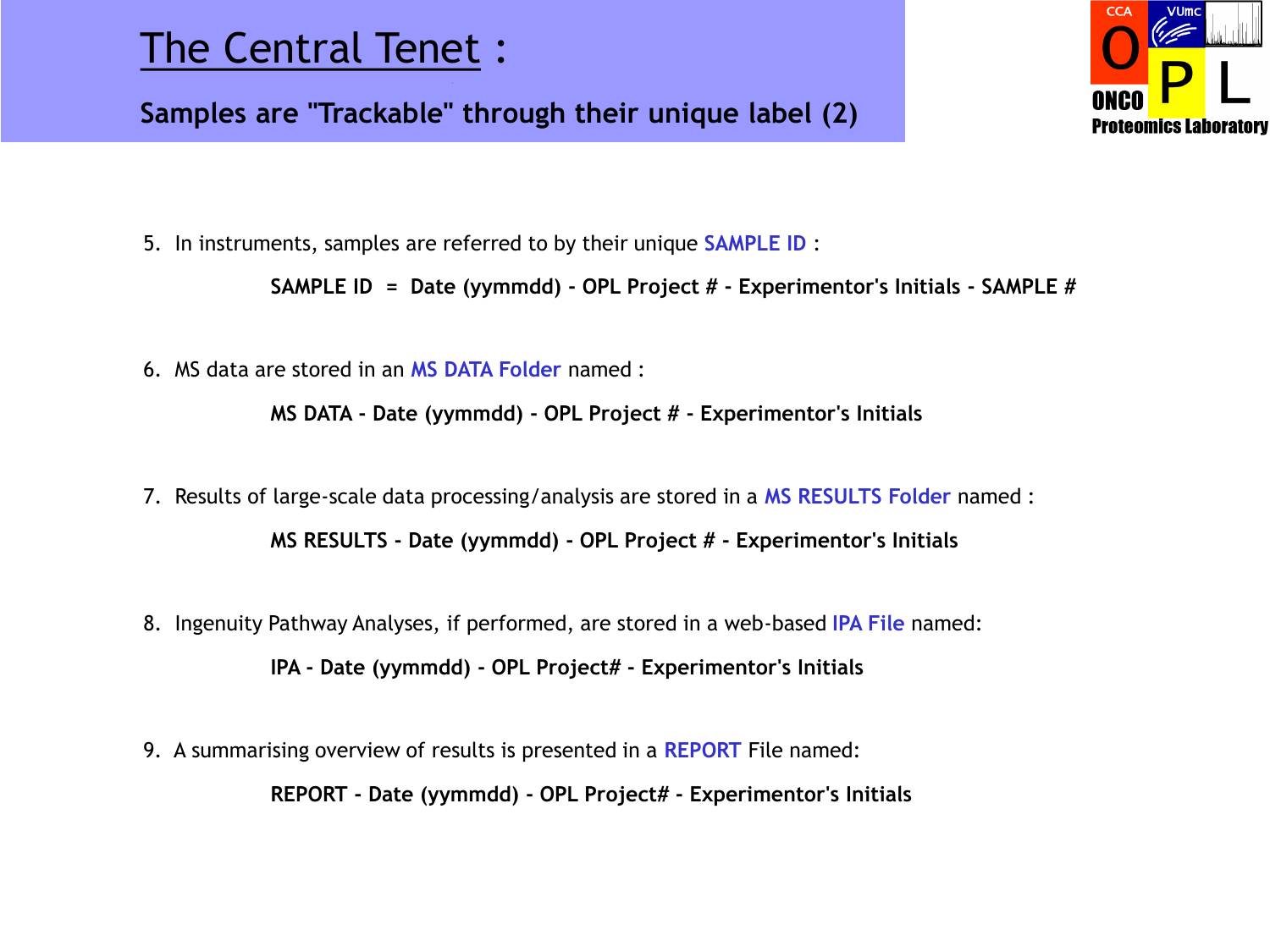#### The Lab Journal :



- is kept in a *bound* book with *numbered* pages, none of which is removed/replaced
- starts with an Index that chronologically lists experiments (page#, date and descriptive title)
- documents the execution, observations, and results of experiments

in a legible, factual, and detailed fashion

- serves as a central 'information hub' that in addition to relevant experimental variables details the location of electronic files harbouring large bodies of raw data and analyses which cannot be included in the Lab Journal itself
- - in combination with all electronic files allows independent interpretation by others and transfer of research between employees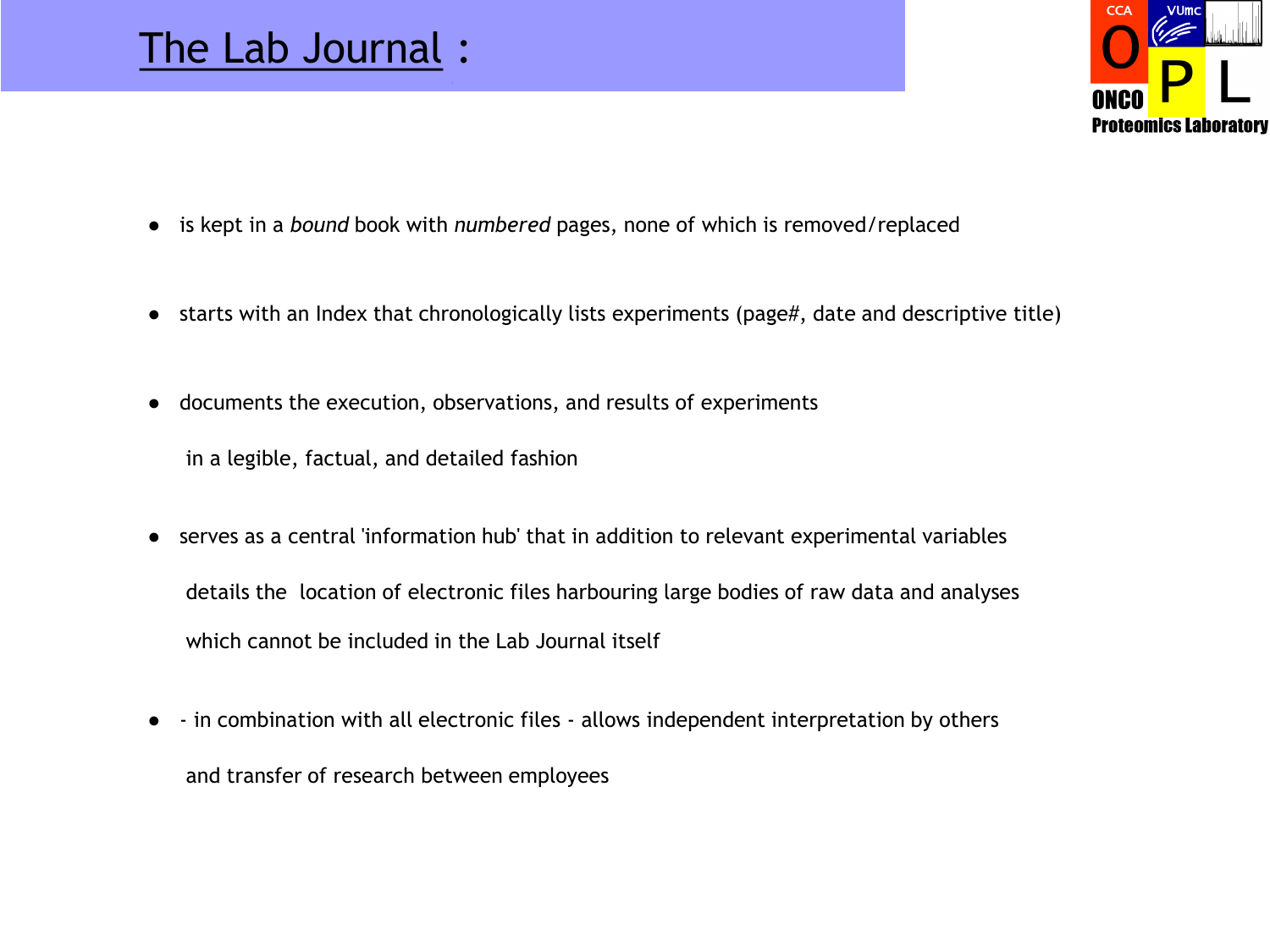

• **CAPTION** (for each new experiment, start on on a new page) :

line  $1 =$  date

line 2 = descriptive title *(optional for employees working on multiple projects: line 3 = OPL project number)*

- State the concise **AIM** of the experiment.
- Describe the **MATERIALS** used, inasmuch as they are not standard:
	- analysed materials (biological samples, gel[slice]s) are detailed in a **Sample Submission Sheet (SSS)**

named **SSS - Date (yymmdd) - OPL Project # - Experimentor's Initials**

- $\Diamond$  give name and location of SSS file and gel image file(s)
- ◊ include a **hardcopy** of the **SSS** and **annotated gel image** in the Lab Journal
- describe details & ordering info of *non-standard* plastics, sieving materials, etc.
- *chemicals are detailed in the OPL Chemicals Database, and need not be detailed here*
- *standard materials are detailed in the OPL Materials Database, and need not be detailed here*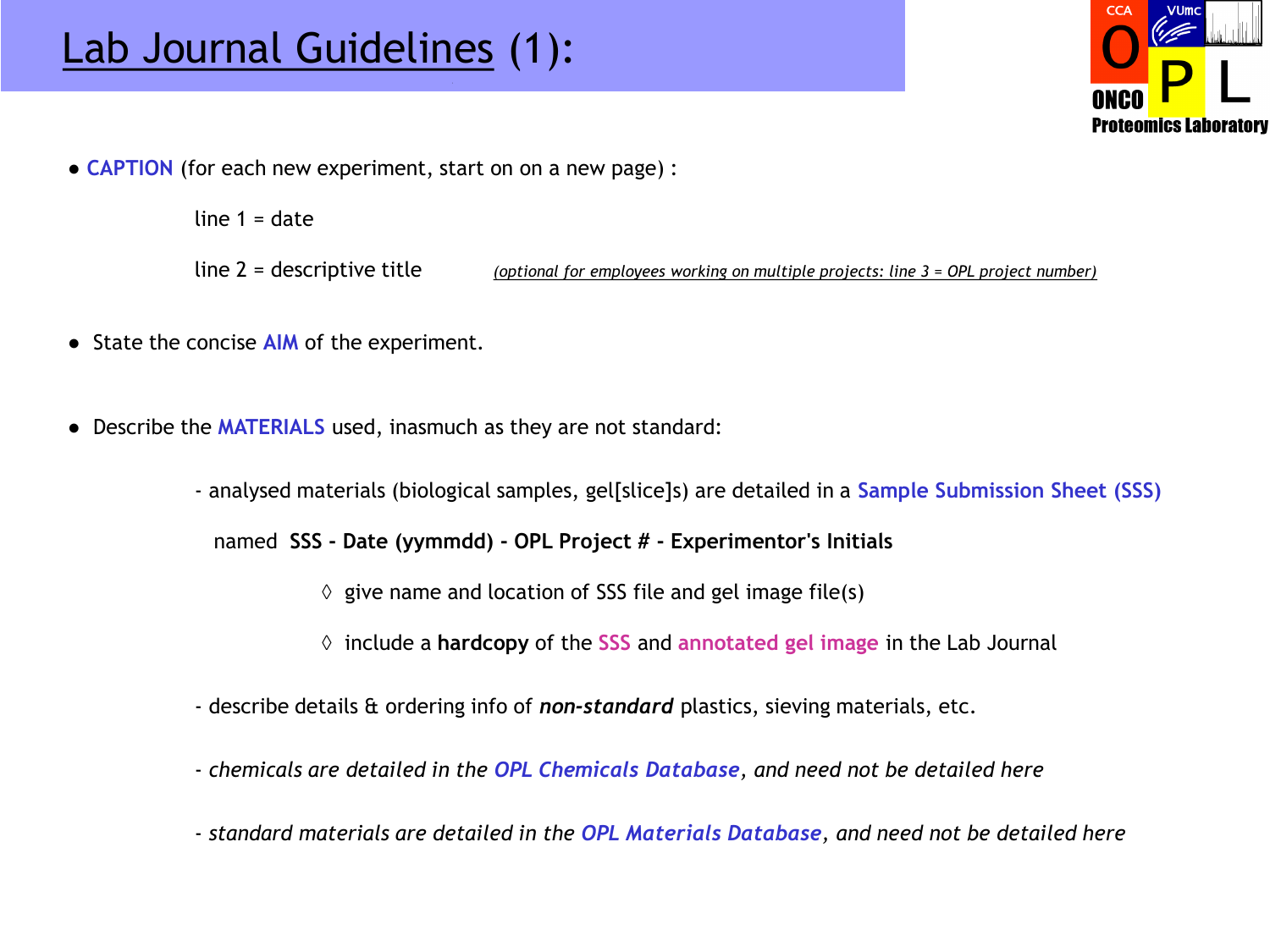

● **METHODS** :

- when available, refer to a pre-existent SOP, OPL lab protocol, or previous experiment (page)
- if the protocol is newly developed, give a detailed step-by-step experimental protocol here
- describe *non-standard* equipment used

● **EXPERIMENTAL** :

- give storage location of sample box(es)
- write down essential details for *non-standard* items such as magnetic beads, HPLC columns, etc.

 *(company, article #, batch/lot #, preparation/change of column date, etc.)*

- describe deviations from the standard protocol(s)
- write down any deviant/peculiar observations
- give/tabulate amounts of material used and amounts of materials analysed
	- (e.g. 100 mg tissue lysed, 500 µl total lysate volume, 25  $\mu$ l = 5% on gel)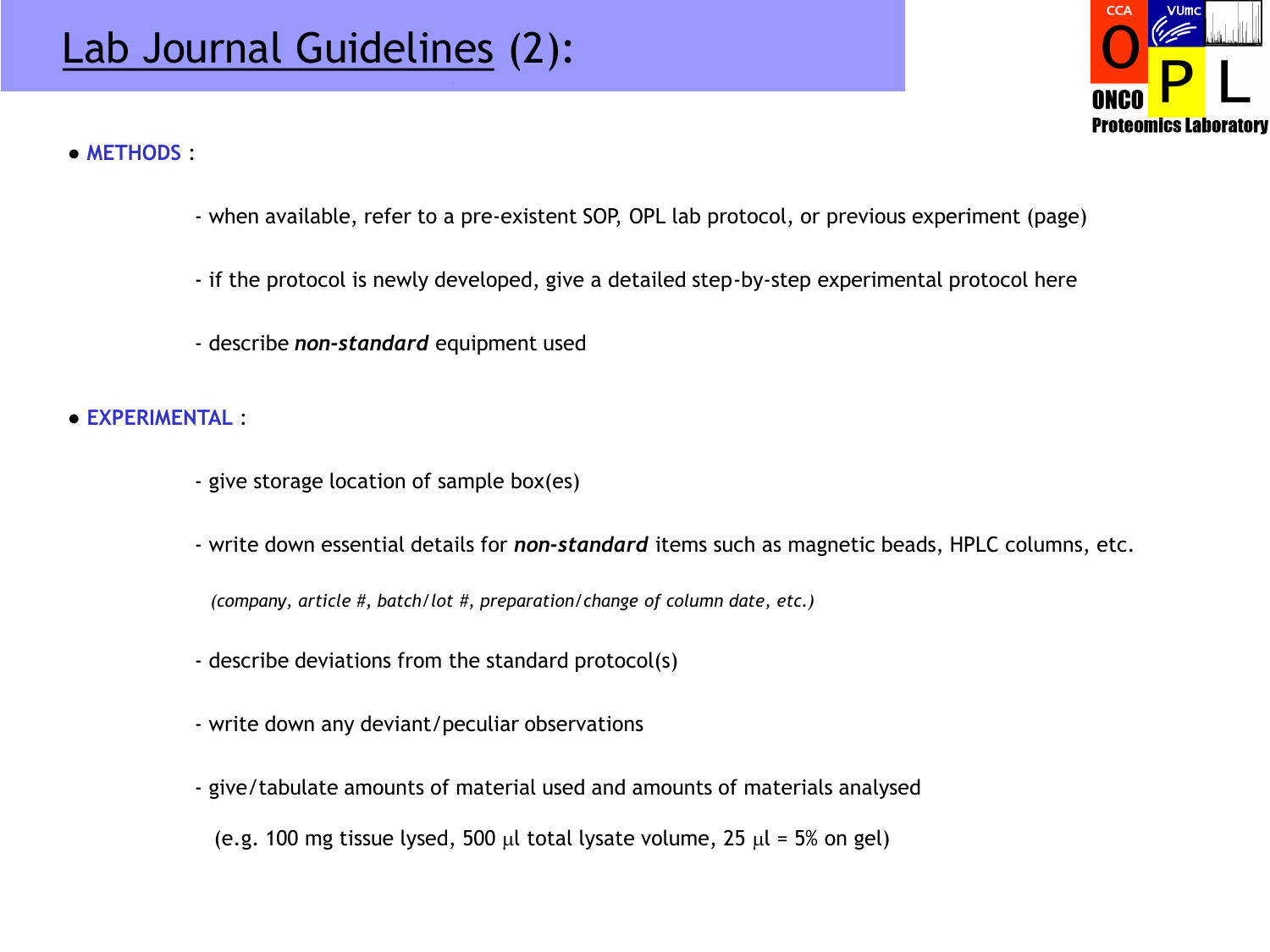# Lab Journal Guidelines (3):

● **RESULTS** :



- for an analytical procedure, give a concise description of the results
- for small experiments with a limited amount of raw data, include data here
- if performed, briefly describe Ingenuity pathway analysis
- describe statistical method(s) used to interpret the data
- refer to all electronic files harbouring (large bodies of) data:

 **...** refer to the **Gel Picture File(s)** if gels were used: **GEL(#) - Date (yymmdd) - OPL Project # - Experimentor's Initials**

- **...** refer to the **MS DATA File** (name) for the raw MS data:  **MS DATA - Date (yymmdd) - OPL Project # - Experimentor's Initials**
- **...** refer to the **MS RESULTS File** for large amounts of processed/analysed data such as database search outputs, etc. **MS RESULTS - Date (yymmdd) - OPL Project # - Experimentor's Initials**
- **...** refer to the **IPA File** if Ingenuity pathway analysis has been performed: **IPA - Date (yymmdd) - OPL Project # - Experimentor's Initials**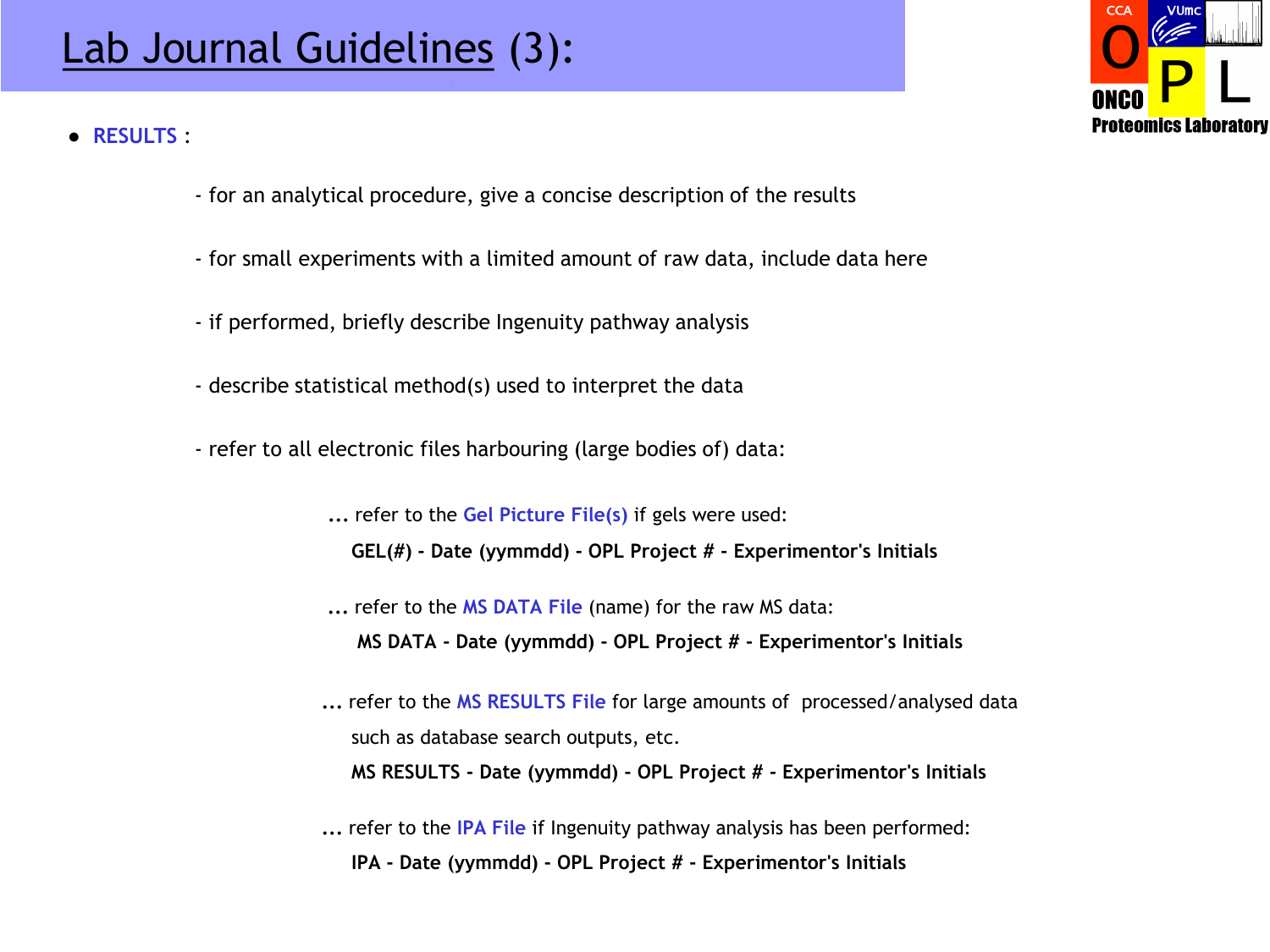

**RESULTS (cont'd)** :

- make an overview of the results & interpretation in a **REPORT** file (in Powerpoint)

containing annotated spectra, pie charts, Venn diagrams, etc:

**REPORT** - **Date (yymmdd) - OPL Project # - Experimentor's Initials - Title**

*include file name at the top of all pages (e.g. in the header of the document)*

- print the **REPORT** presentation, and collect prints in an ordner entitled:

**REPORTS - OPL Project # - Experimentor's Name**

*you can make multiple-slide prints (handouts) as long as they are legible*

**CONCLUSIONS** :

- give a concise (set of) conclusion(s)
- optionally state follow-up for this experiment